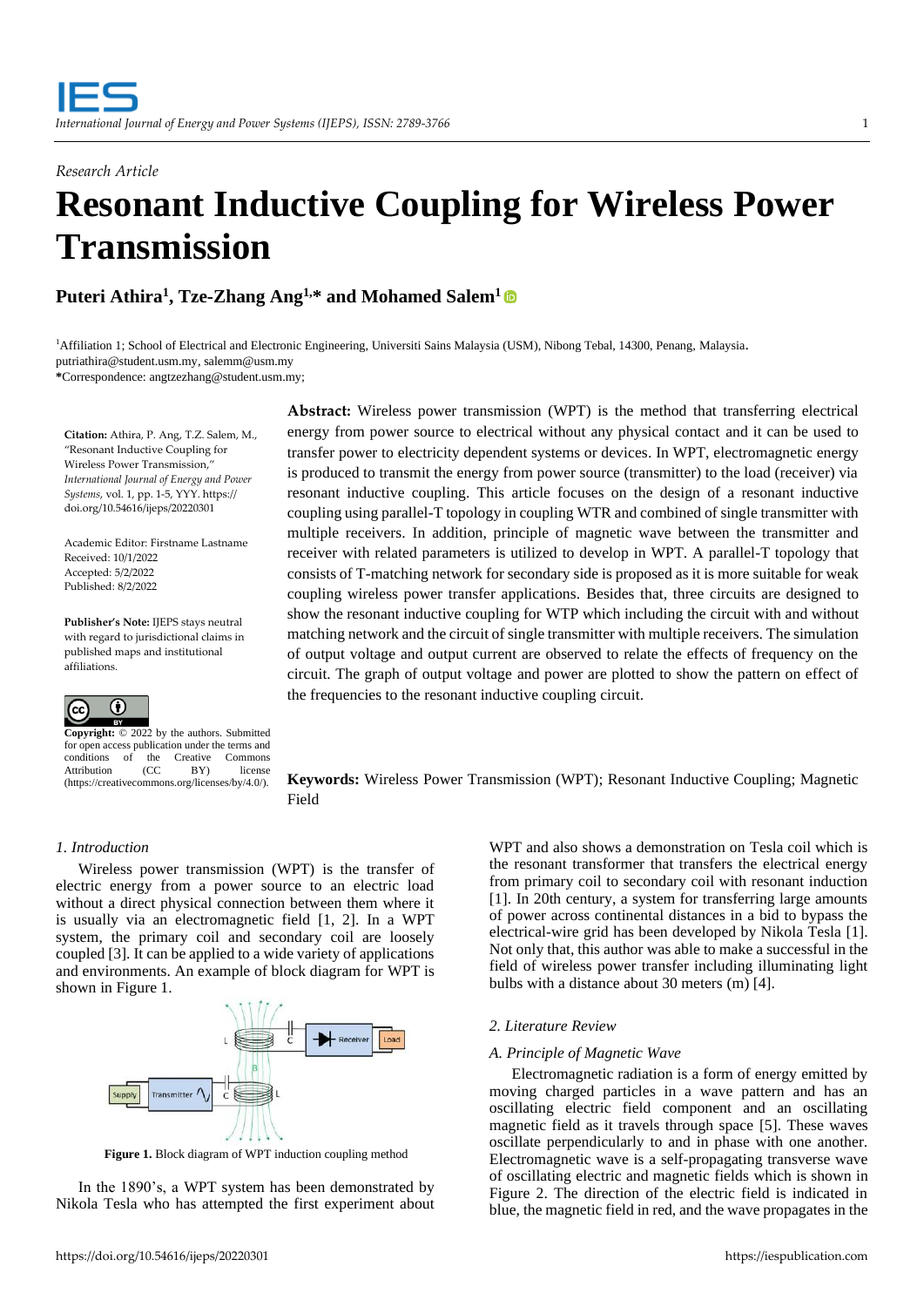positive x-direction. Electric and magnetic field waves are in phase [6].



**Figure 2.** The concept of Electromagnetic Wave

The creation of electromagnetic waves begins with a charged particle and then it exerts forces on other nearby charged particles to form electric field [6]. In addition, when it accelerates as part of an oscillatory motion, the charged particle creates ripples, or oscillations, in its electric field, and also produces a magnetic field [6].

A stationary charge will produce only an [electric field](https://www.britannica.com/science/electric-field) in the surrounding space whereas a [magnetic field](https://www.britannica.com/science/magnetic-field) is produced if the charge is moving`. An electric field can be produced also by a changing magnetic field. The mutual interaction of electric and magnetic fields produces an electromagnetic field, which is considered as having its own existence in space apart from the charges or currents (a stream of moving charges) with which it may be related. Under certain circumstances, this electromagnetic field can be described as a wave transporting electromagnetic energy [7].

Wireless charging works by transferring energy from the charger to a receiver in the back of the phone via electromagnetic induction. The charger uses an induction coil to create an alternating electromagnetic field, which the receiver coil in the phone converts back into electricity to be fed into the battery [8].

A copper coil is used to create an oscillating magnetic field, which can create a current in one or more receiver antennas. If the appropriate capacitance is added so that the loops resonate at the same frequency, the amount of induced current in the receivers increases. This is resonant inductive charging or magnetic resonance; it enables power transmission at greater distances between transmitter and receiver and increases efficiency. Coil size also affects the distance of power transfer. The bigger the coil, or the more coils there are, the greater the distance a charge can travel [9].

## *B. Matching Network*

A matching network, also called an impedance transformer, is used to create matched impedance between a source and a load. Resonant topology studies mostly concentrated in the primary side, but less for the secondary side in the present literature. For the secondary side, series and parallel topologies are the most basic [10-12]. The parallel topology presents a boosted voltage to the load but reflects reactive loads back onto the primary side. The series topology eliminates this problem, but the output power is relatively low because of the low open-circuit voltage [11].

As the series and parallel topology alternatives, inductorcapacitor-inductor (LCL) and inductor capacitor-capacitor (LCC) topologies are the most widely used [11-14]. For these topologies, the reactive power at the secondary side could be compensated to form a unity power factor pickup, and an additional capacitor added in series with the pickup coil can be thought of as a current boost [13]. However, both the LCL and LCC topologies are current source characteristics [14]



**Figure 3.** Analysis of the proposed parallel-T structure: (a) Schematic of the proposed WPT system; (b) Analyses from impedance transformation view; (c) Analyse from circuit transformation view

and it needs a voltage-source output on the secondary side. A T-matching network in parallel connection with an inductorcapacitor (LC) parallel circuit makes it work as a voltage boost, makes it possible to transfer more power under weak coupling conditions [3].

#### *C. Single Transmitter and Multiple Receivers*

For a wireless power transmission to multiple receivers to be feasible, each receiver must be made of coils smaller than the transmitter [15]. Therefore, they were kept within the region where the magnetic field from the source coil is relatively uniform. Additionally, the receivers should be spaced far enough apart to ensure that the interaction between any two of them has a negligible impact on their interaction with the source coil. Hence, the normal resonant coupling interaction between source and receiver should suffer minimal impact from the mutual inductance between any two receiver coils [4, 16].

When strongly coupled interactions occur between any two receivers, the single-transfer function resonant peak splits into two distinct peaks. As a result, the resonant circuits have to be tuned to one of these new frequencies before power can be transferred to them [17].



**Figure 4.** Schematic of a Multiple Receiver System

#### *3. Methodology*

#### *A. Modeling of Resonant Inductive Coupling Wireless Power Transmission*

According to the Figure 5, coefficient of mutual induction is defined as the ratio of magnetic flux in receiver coil to the current in transmitter coil [8]. Two coils are considered close to each other where the first coil connected to the voltage source of variable e.m.f or alternating current (AC) source. Meanwhile, the second coil connected to the load or galvanometer. Coefficient of mutual inductance will depend on the shape and size of the coil . Furthermore, the medium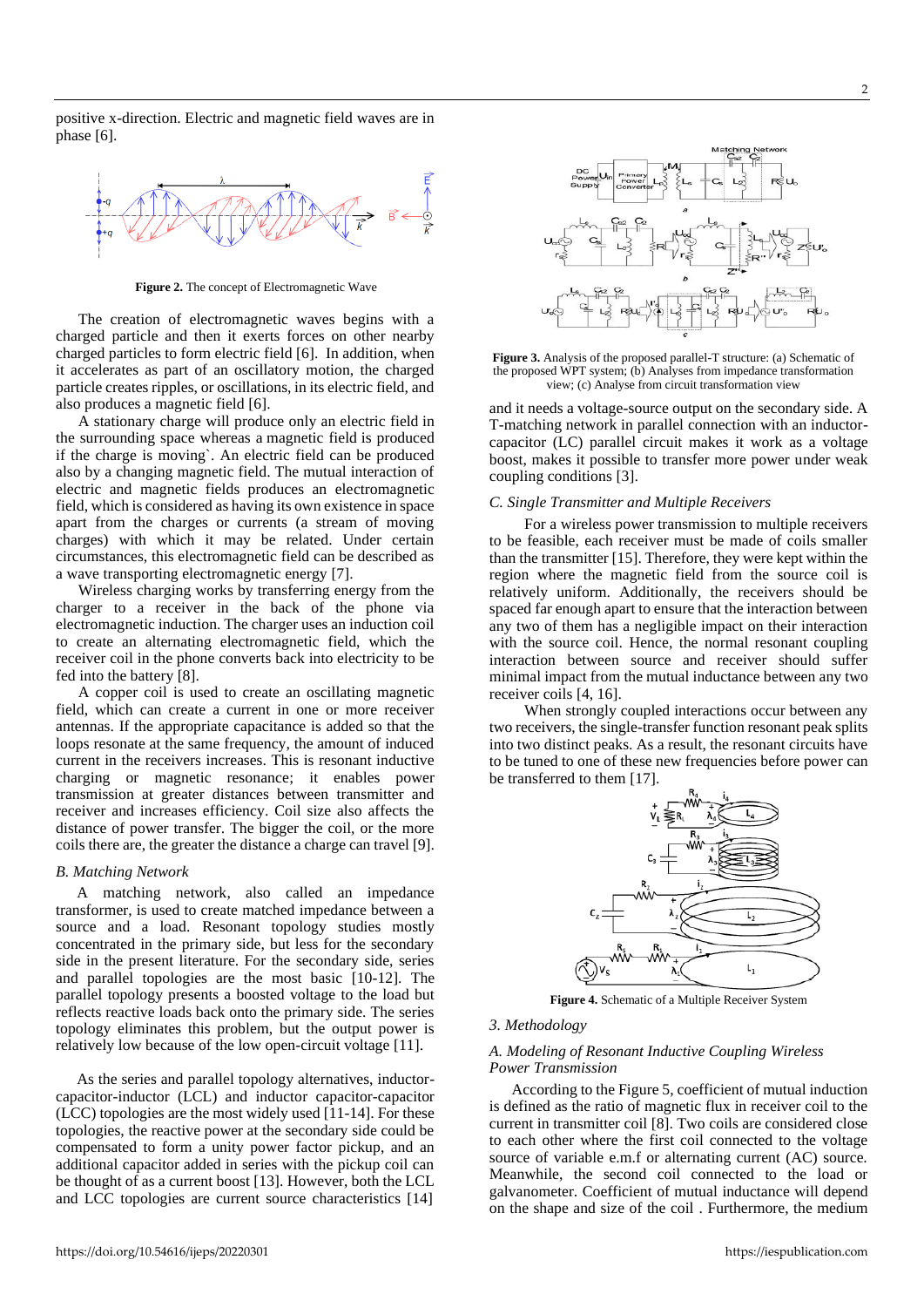between the coil can also affect the value of coefficient between the transmitter and receiver coils [8].



**Figure 5.** T-model

Coefficient of coupling effects the mutual induction between the two coils by relative orientation of the coil. In other words, the method of joining the two coils effect mutual induction. The amount of flux generated by the first coil is hundred percent linked with the second coil [8].

The circuit of single transmitter with multiple receivers as shown in Figure 6 is the chosen for this project. There are two modules in this circuit which are transmitter module and receiver module. Each receiver is connected with matching network and also mutual inductors on the secondary side. In this project, a resonant wireless power transfer system with the transmitter and receiver coils are directly connected to both the source and load respectively. Moreover, same resonant frequency is achieved by assuming using identical resonant coils of same diameter and material.



**Figure 6.** Circuit with Multiple Receivers

In the primary side of transmitter module, alternating current (AC) power is connected and a resonant frequency is produced from AC current. The receiver module at secondary side of wireless power transfer system is picking up all of its power from the magnetic field that is generated by the transmitter module to the each of receiver that consists of receiving coil.

.

#### *B. Parameter of Circuit*

The value of each parameter is important as it will affect the output wave of result. Firstly, the voltage source is set as 400V in the input. The frequency is then adjusted until it is suitable to be used. For this project, the frequency is starting about 50kHz. The value of parameters can be changed into suitable value until the simulation shows good results. Value

of parameters are adjusted with the references from conferences and technical papers.

Table 1 below represents the parameters for overall circuit with multiple in Figure 6 Value of frequency and voltage is set as 50kHz and 400V respectively in the input. Values for parameters in receiver module are same for all receivers' part.

**Table 1.** Parameters for circuit with multiple receivers

| <b>Components</b>                            | Value        |
|----------------------------------------------|--------------|
| <b>AC Voltage Source Frequency</b>           | 50kHz        |
| <b>AC Voltage Source Voltage</b>             | 400V         |
| Three-Winding Mutual Inductor, L1, L3 and L5 | $20.58\mu H$ |
| Three-Winding Mutual Inductor L2, L4 and L6  | 14.29µH      |
| Resistor                                     | $2\Omega$    |
| Capacitor, C1, C4 and C7                     | 492.4nF      |
| Capacitor, C2, C5 and C8                     | 60.8nF       |
| Capacitor, C3, C6 and C9                     | 54.12nF      |
| Inductor, L1, L2 and L3                      | $130\mu H$   |

## *4. Results and Discussions*

Figure 7, Figure 8 and Figure 9 are simulation result of output voltage with frequency of 50kHz at three receivers.





**Figure 8.** Sine Wave of Output Voltage (Receiver 2)

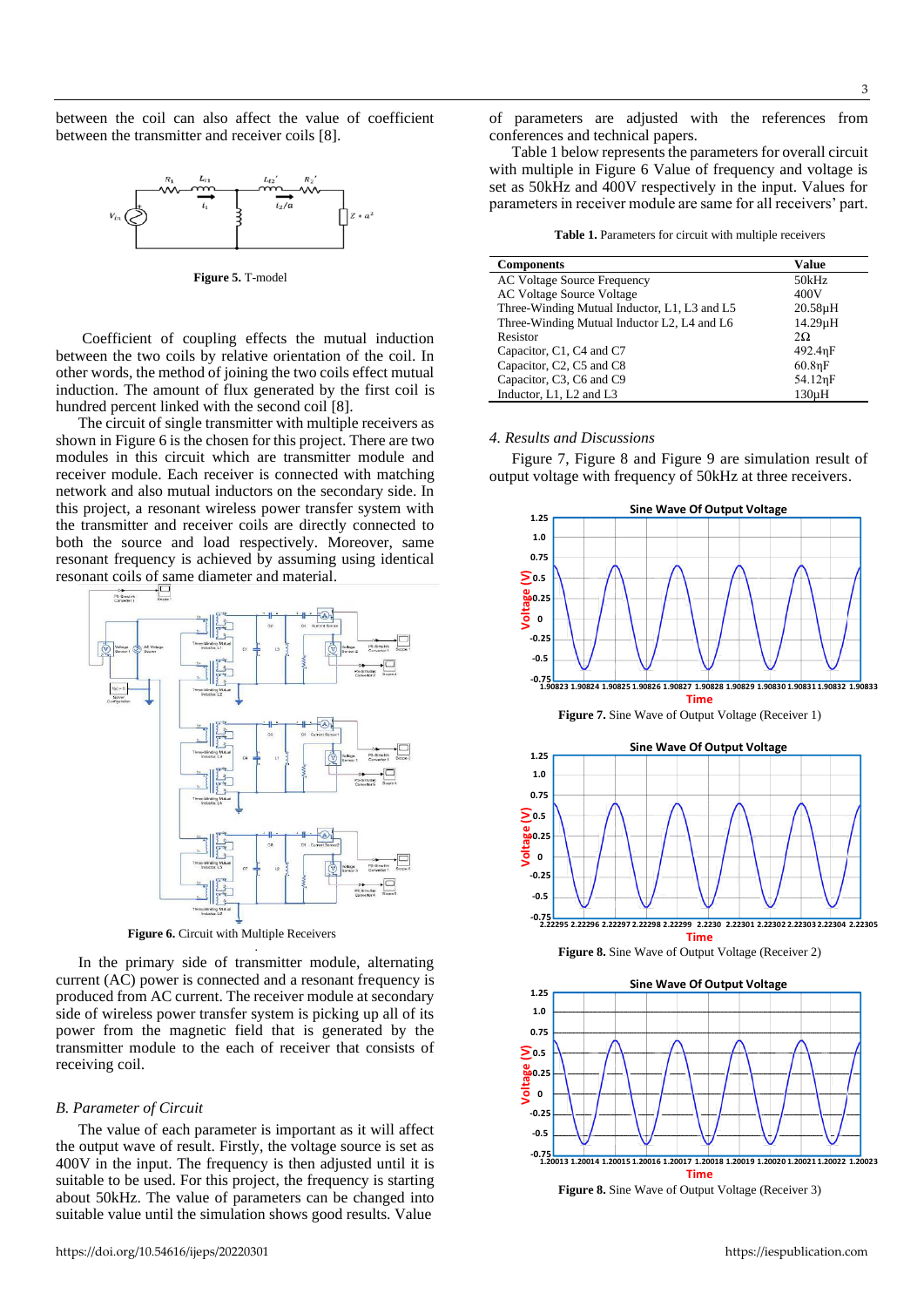The values of output voltage in Figure 7, Figure 8, and Figure 9 with frequency of 50kHz are 603.118mV, 605.494mV and 606.996mV respectively. Based on the simulation result, output voltage for three receivers is about same.

On the other hand, Figure 10, Figure 11 and Figure 12 are simulation result of output current with frequency of 50kHz at three receivers



Figure 11. Sine Wave of Output Current (Receiver 3)

The values of output current in Figure 10, Figure 11, and Figure 12 with frequency of 50kHz are 302.305mA, 303.594mA and 303.961mA, respectively. Based on the simulation result, output current for three receivers is about same.

Figure 13 and Figure 14 below show the graph of total output voltage and power respectively for all receivers with different value of frequency starting from 1kHz, 10kHz, 50kHz, 100kHz, 250kHz and 500kHz.Value of power is calculated based on the equation (1).

$$
P = I \times V \tag{1}
$$



Figure 11. Graph of Output Voltage against Frequency



**Figure 11.** Graph of Power against Frequency

#### *6. Conclusions*

Output voltages and power have investigated using suitable frequency and parameters. The model of Wireless Power Transmission (WPT) has design through Resonant Inductive Coupling. Other than that, WPT system and also principle of magnetic wave between transmitter and receiver have developed with related parameters. Wireless power transfer has got more attention from researchers and inventors because this technology has opportunity to change many things in the daily lifestyle as well as the industrial sector [16]. Delivery of electric power wirelessly to device using resonant inductive coupling promises greater level of convenience to users of portable devices, and eliminates the environmental threat posed by bad cord and cable disposal [5]. The wireless power transfer for resonant inductive coupling has been successfully created and simulated by using MATLAB Simulink software. Parameters such as mutual inductors and coupling coefficient are determined for induction coil. Furthermore, parameters like capacitors and inductors are analytically determined for matching network. The graph of output voltage and power are plotted with different value of frequencies to show the effect of frequency at transmitter to the receivers.

#### *Acknowledgments*

The authors would like to pay gratitude to Research Creativity and Management Office (RCMO) of the Universiti Sains Malaysia for supporting with funding under the Shortterm grant No. 304/PELECT/6315330, and library facilities.